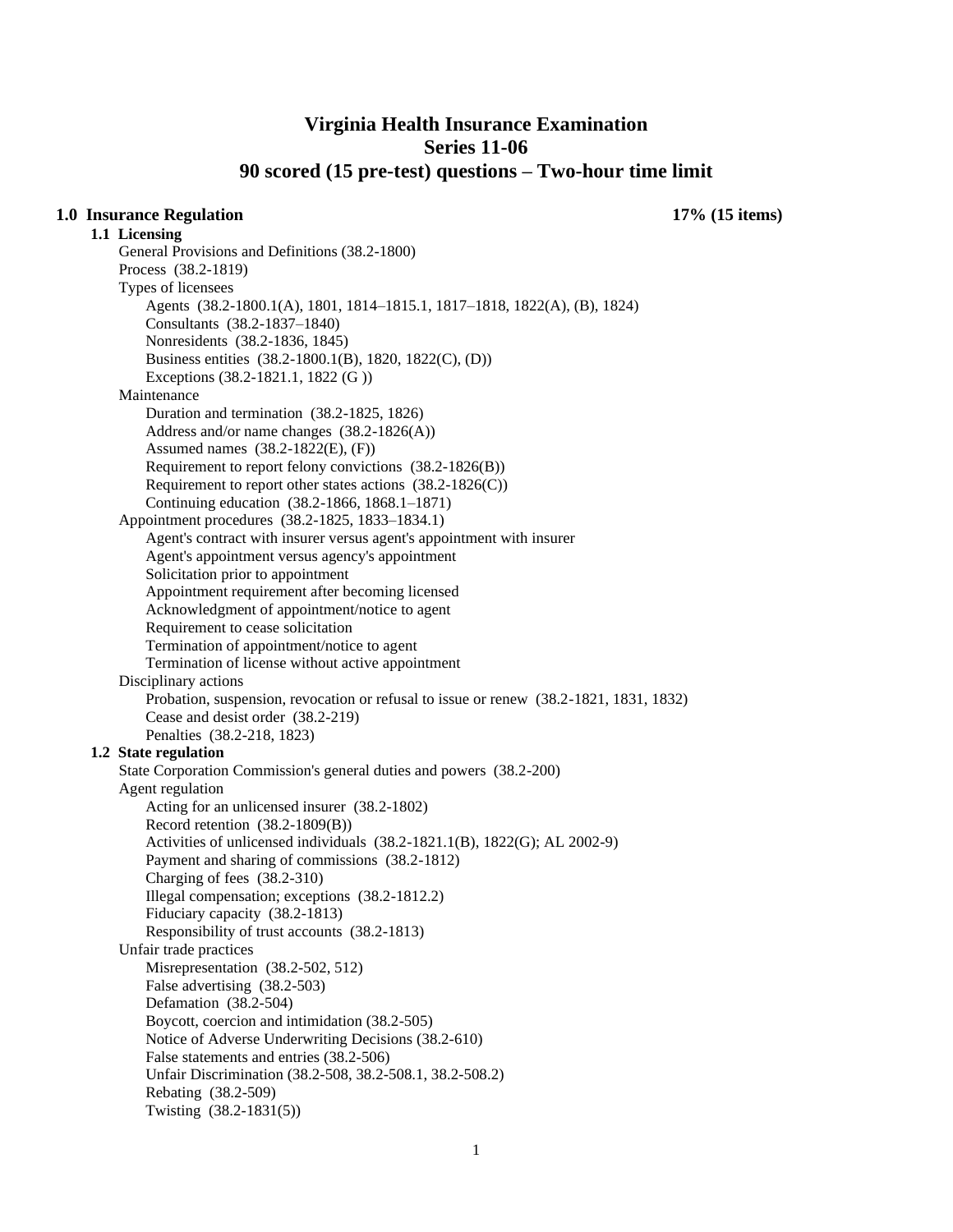Referrals (38.2-1821.1 (B) 8) Insurance information and privacy protection (38.2-604, 613) Notice of information practices (38.2-604, 613, 608, 609, 38.2-604.1) **1.3 Federal regulation**  Fair Credit Reporting Act (15 USC 1681–1681d) Fraud and false statements (18 USC 1033, 1034) Continuation (38.2-3541) ACA-Related Federal Market Reforms (Article 6, 38.2-3438 through 3454.1) Definitions (38.2-3438) Individual health insurance coverage Dependent coverage (38.2-3439) Lifetime and annual limits (38.2-3440) Restrictions relating to premium rates (38.2-3447) Essential health benefits (38.2- 3451) Waiting periods (38.2-3452) Excepted benefits (45 CFR § 148.220), (38.2-3431)

## **1.4 Industry regulation**

National Association of Insurance Commissioners (NAIC)

## **2.0 General Insurance 10% (9 items)**

**2.1 Concepts** 

Risk management key terms Risk Exposure Hazard Peril Loss Methods of handling risk Avoidance Retention Sharing Reduction Transfer Elements of insurable risks Adverse selection Law of large numbers Reinsurance

#### **2.2 Insurers**

Types of insurers Stock companies Mutual companies Fraternal benefit societies Self insurers Private versus government insurers Admitted versus nonadmitted insurers Domestic, foreign and alien insurers Financial status (independent rating services) and operating results Marketing (distribution) systems

## **2.3 Agents and general rules of agency**

Types Captive Independent Insurer as principal Agent of insurer Authority and powers of agents Express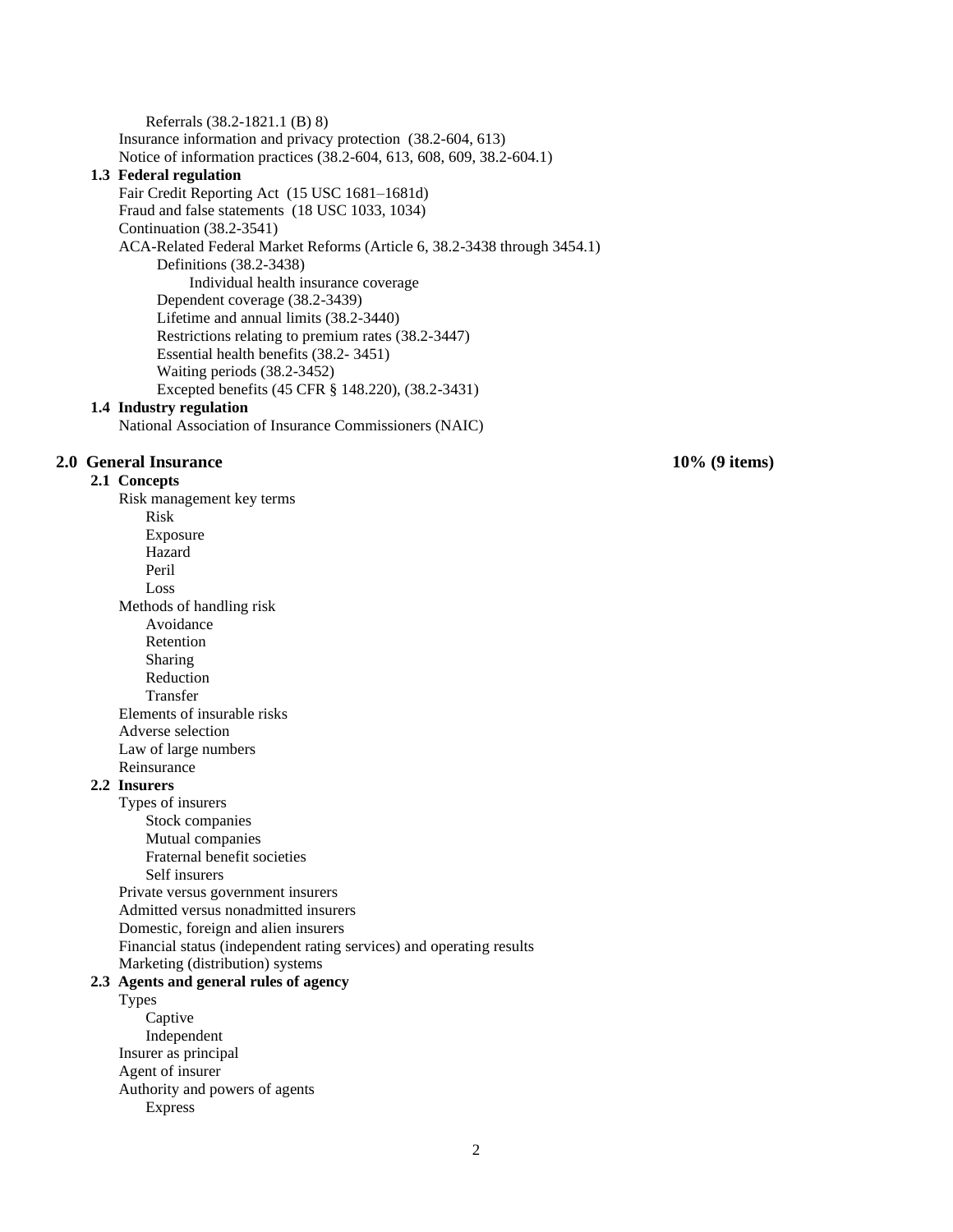Implied

Apparent

Responsibilities to the applicant/insured

# **2.4 Contracts**

- Elements of a legal contract
	- Offer and acceptance
	- Consideration
	- Competent parties
	- Legal purpose
- Distinct characteristics of an insurance contract Contract of adhesion
	- Aleatory contract
	- Personal contract
	- Unilateral contract
	- Conditional contract
- Legal interpretations affecting contracts Ambiguities in a contract of adhesion Reasonable expectations Indemnity
	- Utmost good faith Representations/misrepresentations
	- **Warranties** Concealment
	- Fraud
		- Waiver and estoppel

# **3.0 Health Insurance Basics 12**

- **3.1 Definitions of perils**  Accidental injury Sickness
- **3.2 Principal types of losses and benefits**  Loss of income from disability Medical expense Dental expense Long -term care expense

# **3.3 Classes of health insurance policies**  Individual versus group Private versus government

- Limited versus comprehensive **3.4 Limited policies** 
	- Limited perils and amounts Required notice to insured
	- Types of limited policies Accident -only
		- Specified (dread) disease
		- Hospital indemnity (income)
			-
			- Credit disability Blanket insurance (teams, passengers, other)
			- Prescription drugs
			- Vision care
			- Critical illness (specified conditions)
			- Short -term medical

# **3.5 Common exclusions from coverage**

Pre -existing conditions Intentionally self -inflicted injuries War or act of war

## **% (11 items)**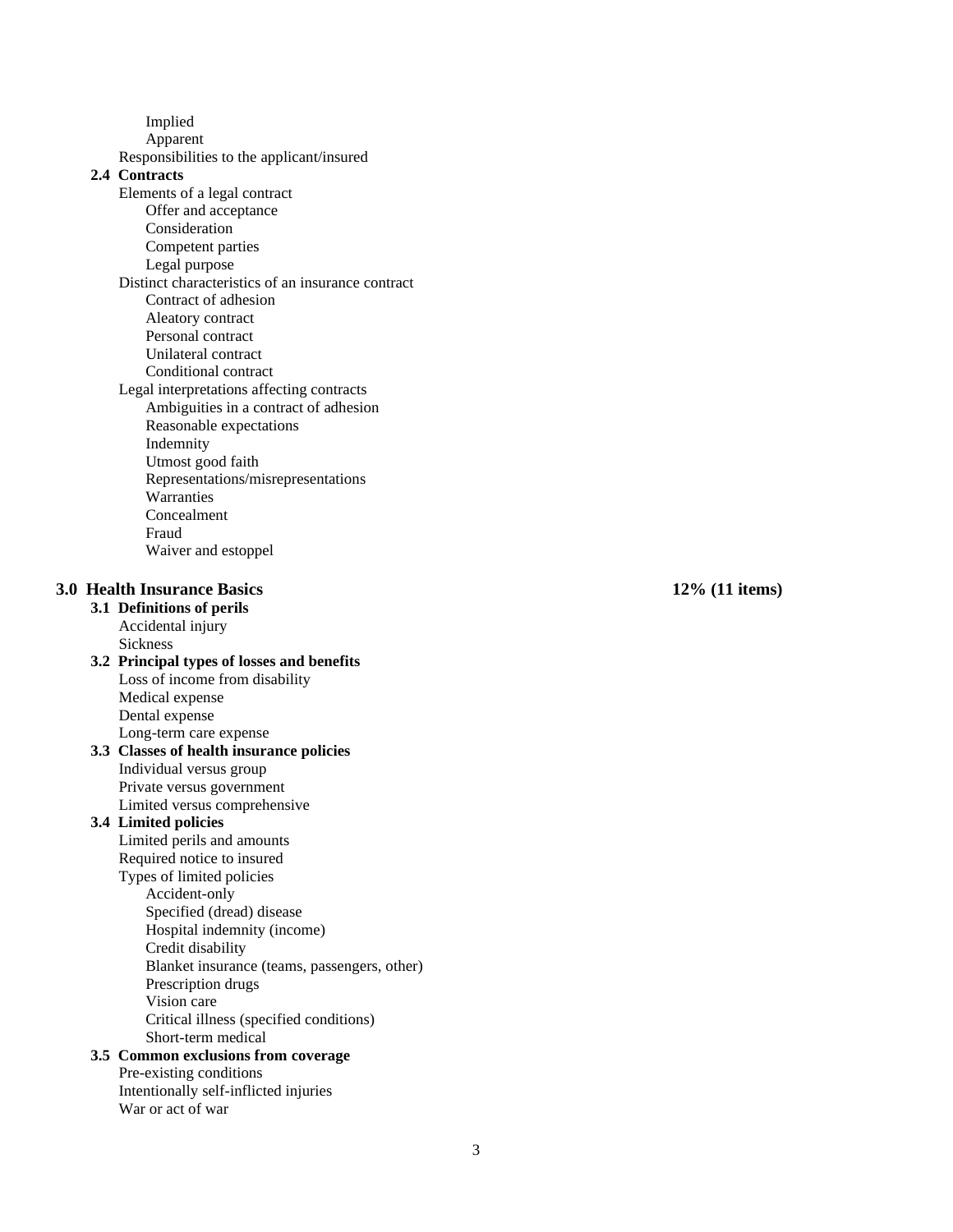Elective cosmetic surgery Conditions covered by workers compensation Government plans Participation in a felony or illegal occupation

#### **3.6 Agent responsibilities in individual health insurance**

Marketing requirements

Advertising (14 VAC 5-90-10–180)

- Life, Accident and Sickness Insurance Guaranty Association (38.2-1715)
- Sales presentations

# Field underwriting

Nature and purpose Application procedures Requirements at delivery of policy

Notification of Medicare eligibility

# **3.7 Individual underwriting by the insurer**

Sources of underwriting information Application Agent report Attending physician statement Investigative consumer (inspection) report Medical Information Bureau (MIB) Medical examinations and lab tests (including HIV consent) (38.2-613.01; 14 VAC 5-180-50) Unfair discrimination (38.2-508, 38.2-508.1, 38.2-508.2)

Genetic information privacy (38.2-508.4, 613(D)) Classification of risks Preferred Standard Substandard Declined

#### **3.8 Considerations in replacing health insurance**  Pre-existing conditions (38.2-3514)

Pre-existing condition exclusion (38.2-3514.1) Benefits, limitations and exclusions Underwriting requirements Virginia replacement requirements (14 VAC 5-140-90)

## **4.0 Individual Health Insurance Policy General Provisions 16% (14 items)**

**4.1 Uniform required provisions (38.2-3503 A)**

Entire contract; changes Time limit on certain defenses Grace period Reinstatement Notice of claim Claim forms Proofs of loss Time of payment of claims Payment of claims Physical examinations and autopsy Legal actions Change of beneficiary Cancellation by insured

#### **4.2 Uniform optional provisions (38.2-3504)** Change of occupation

Misstatement of age Other insurance in this company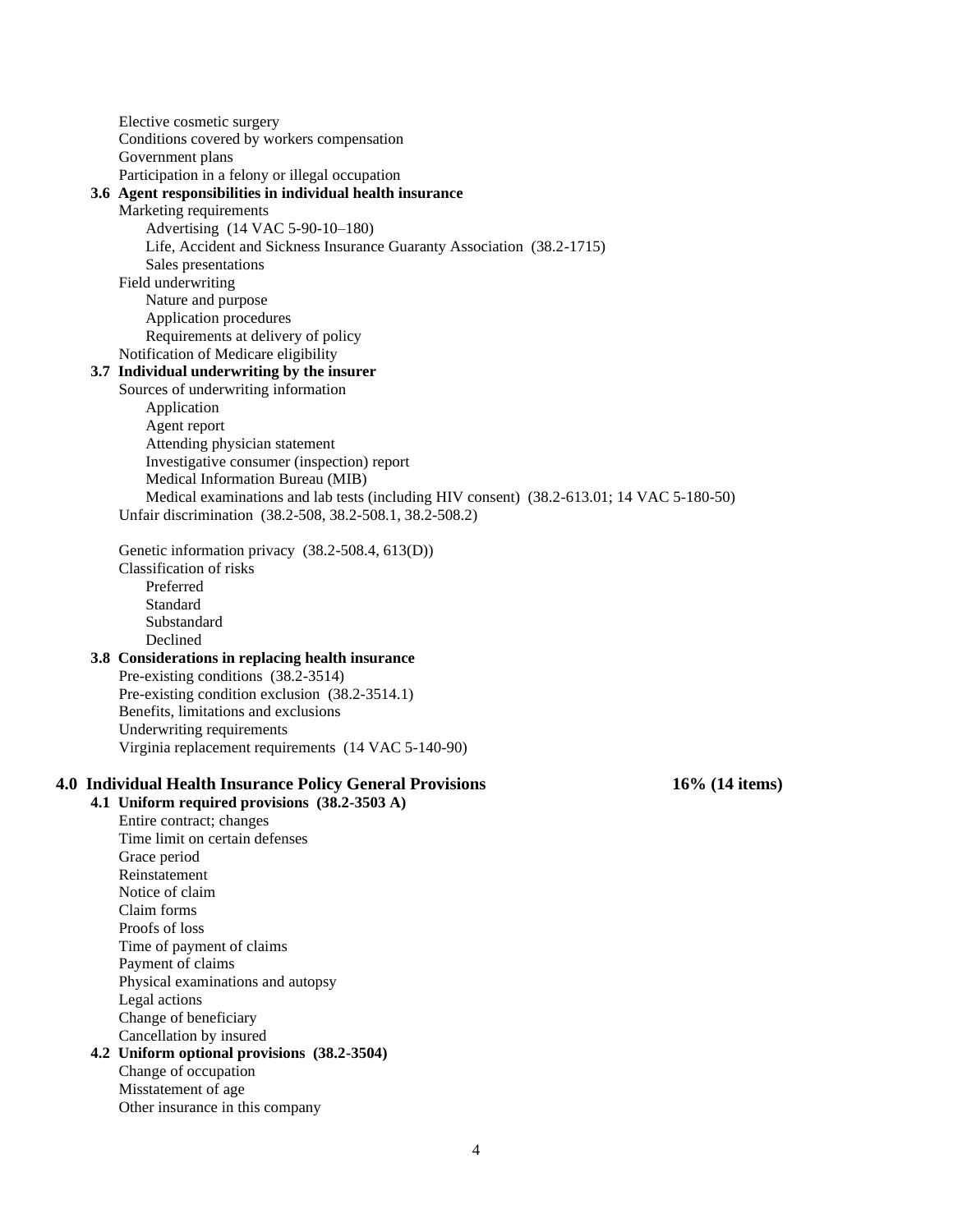Insurance with other companies Expense-incurred basis Other than expense-incurred Unpaid premium Cancellation by company Conformity with state statutes Illegal occupation Intoxicants and narcotics **4.3 Other general provisions**  Right to examine (free look) (38.2-3502) Insuring clause Consideration clause Renewability clause (38.2-3514.2; 14 VAC 5-140-50 A-C) Noncancelable Guaranteed renewable Conditionally renewable Renewable at option of insurer Nonrenewable (cancelable, term) Interest on claim proceeds (38.2-3407.1) Military suspension provision (14 VAC 5-140-50(E)) **5.0 Disability Income and Related Insurance 9% (8 items) 5.1 Qualifying for disability benefits**  Inability to perform duties Own occupation Any occupation Pure loss of income (income replacement contracts) Presumptive disability Requirement to be under physician care **5.2 Individual disability income insurance (14 VAC 5-140-70 F)**  Basic total disability plan Income benefits (monthly indemnity) Elimination and benefit periods Waiver of premium benefit Additional monthly benefit (AMB) Social insurance supplement (SIS) Occupational versus nonoccupational coverage At-work benefits Partial disability benefit (14 VAC 5-140-40) Residual disability benefit (14 VAC 5-140-40) Other provisions affecting income benefits Cost of living adjustment (COLA) rider Future increase option (FIO) rider Annual renewable term rider Relation of earnings to insurance (38.2-3504(6)) Change of occupation Other cash benefits Accidental death and dismemberment Rehabilitation benefit Medical reimbursement benefit (nondisabling injury) Refund provisions Return of premium Cash value benefit Exclusions **5.3 Unique aspects of individual disability underwriting** 

Occupational considerations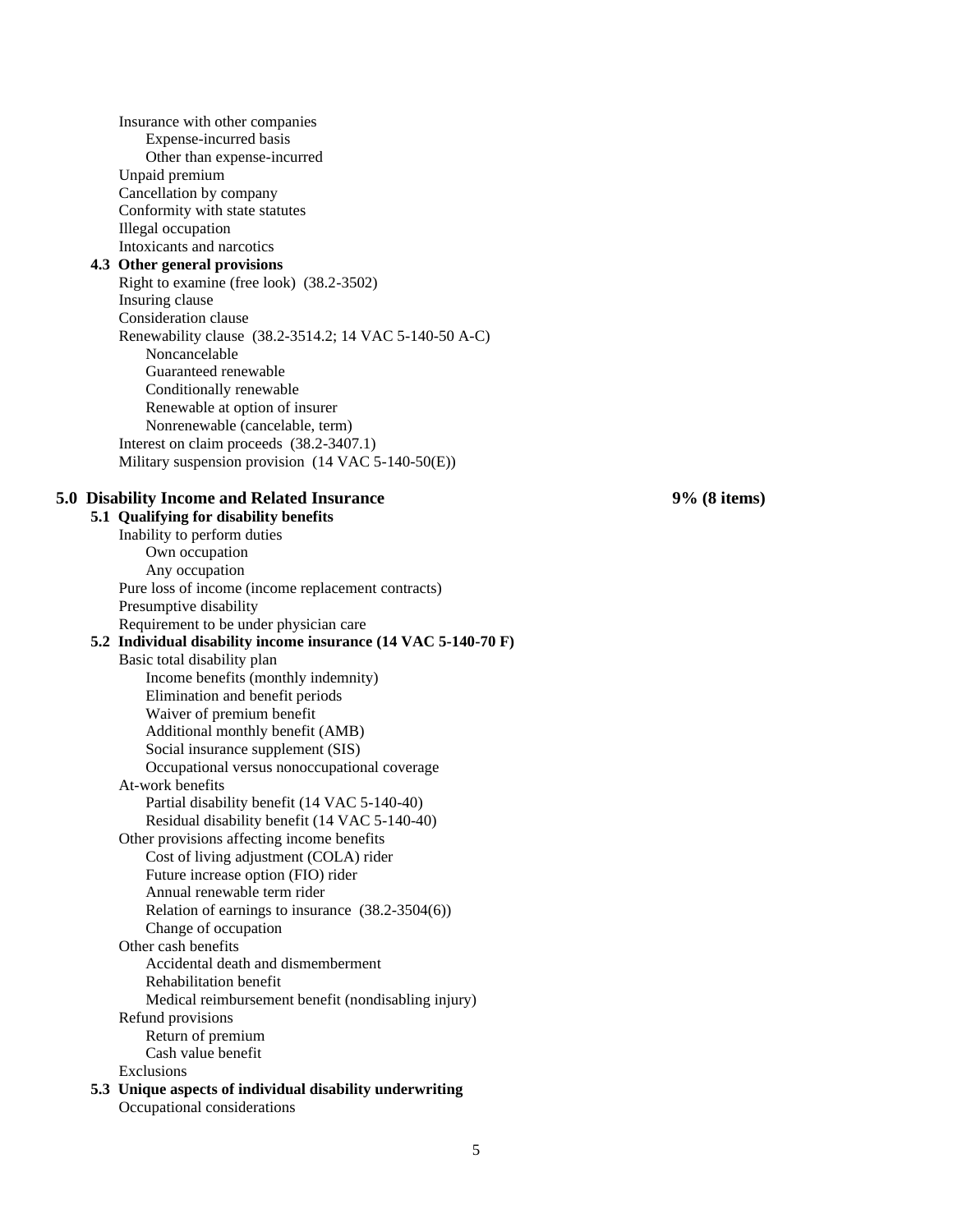Benefit limits Policy issuance alternatives

**5.4 Group disability income insurance**  Group versus individual plans Short-term disability (STD) Long-term disability (LTD)

## **5.5 Business disability insurance**  Key employee (partner) disability income Business overhead expense policy Business Disability buyout policy

## **5.6 Social Security disability**  Qualification for disability benefits Definition of disability Waiting period Disability income benefits

**5.7 Workers compensation**  Eligibility Benefits

# **6.0 Medical Plans 10% (9 items)**

## **6.1 Medical plan concepts**

Fee-for-service basis versus prepaid basis Specified coverages versus comprehensive care Benefit schedule versus usual/reasonable/customary charges Any provider versus limited choice of providers Insureds versus subscribers/participants

## **6.2 Types of providers and plans**

Major medical insurance (insurers) **Characteristics** Common limitations Common exclusions from coverage Deductibles Coinsurance feature Stop-loss feature Maximum benefits Health services plans Definitions (38.2-4201) Plans offered (38.2-4202–4204, 4209) Other services (38.2-4205) Qualified providers (38.2-4221) Choice of provider or pharmacy (38.2-4209.1, 4218) Provider panels (38.2-3407.10) Disclosure of benefits (38.2-4219) **Subscribers** Health maintenance organizations (HMOs) (38.2-4300–4323; 14 VAC 5-211-10-280) Combined health care delivery and financing Limited service area/out of area benefits Limited choice of providers Gatekeeper concept Copayments Prepaid basis Preventive care services Primary care physician versus referral (specialty) physician Emergency care Hospital services Other basic services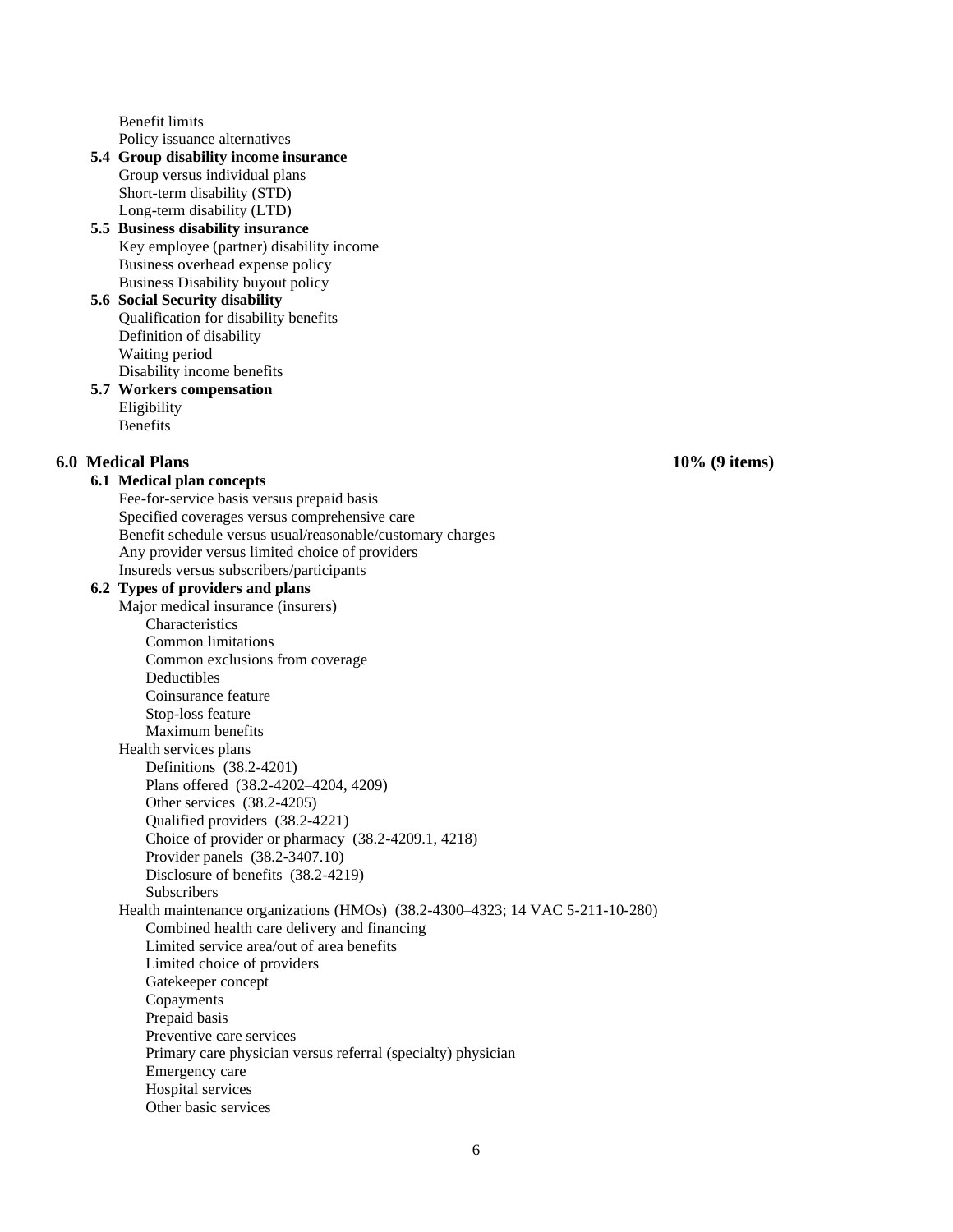Subscribers Preferred provider organizations (PPOs) General characteristics Open panel or closed panel Point-of-service (POS) plans Nature and purpose Out-of-network provider access (open-ended HMO) PCP referral Indemnity plan features TRI-CARE Virginia Family Access to Medical Insurance Security Plan (FAMIS) (RL 32.1-351) **6.3 Cost containment in health care delivery**  Cost-saving services Preventive care Outpatient ambulatory services Alternatives to hospital services Utilization management Prospective review Concurrent review **6.4 Virginia eligibility requirements**  Dependent child age limit (38.2-3500(C), 3525) Coverage for adopted children (38.2-3411.2) Newborn child coverage (38.2-3411) Medical child support coverage (38.2-3407.2) Intellectual disability and physical handicap dependent coverage (38.2-3409) **6.5 HIPAA (Health Insurance Portability and Accountability Act) requirements (38.2-3430.1–.9, 3432.1–.3)** Eligibility Guaranteed issue Pre-existing conditions Creditable coverage Renewability **6.6 Health Savings Accounts (HSAs) and Health Reimbursement Accounts (HRAs)**  Definition Eligibility Contribution limits **7.0 Group Health Insurance 8% (7 items) 7.1 Characteristics of group insurance**  Group contract Certificate of coverage (38.2-3533) Experience rating versus community rating **7.2 Defined groups (38.2-3521.1)**  Employer Creditor Labor union Association Credit union **7.3 Marketing considerations**  Advertising Regulatory jurisdiction/place of delivery **7.4 Employer group health insurance**  Insurer underwriting criteria Characteristics of the group Plan design factors Persistency factors Administrative capability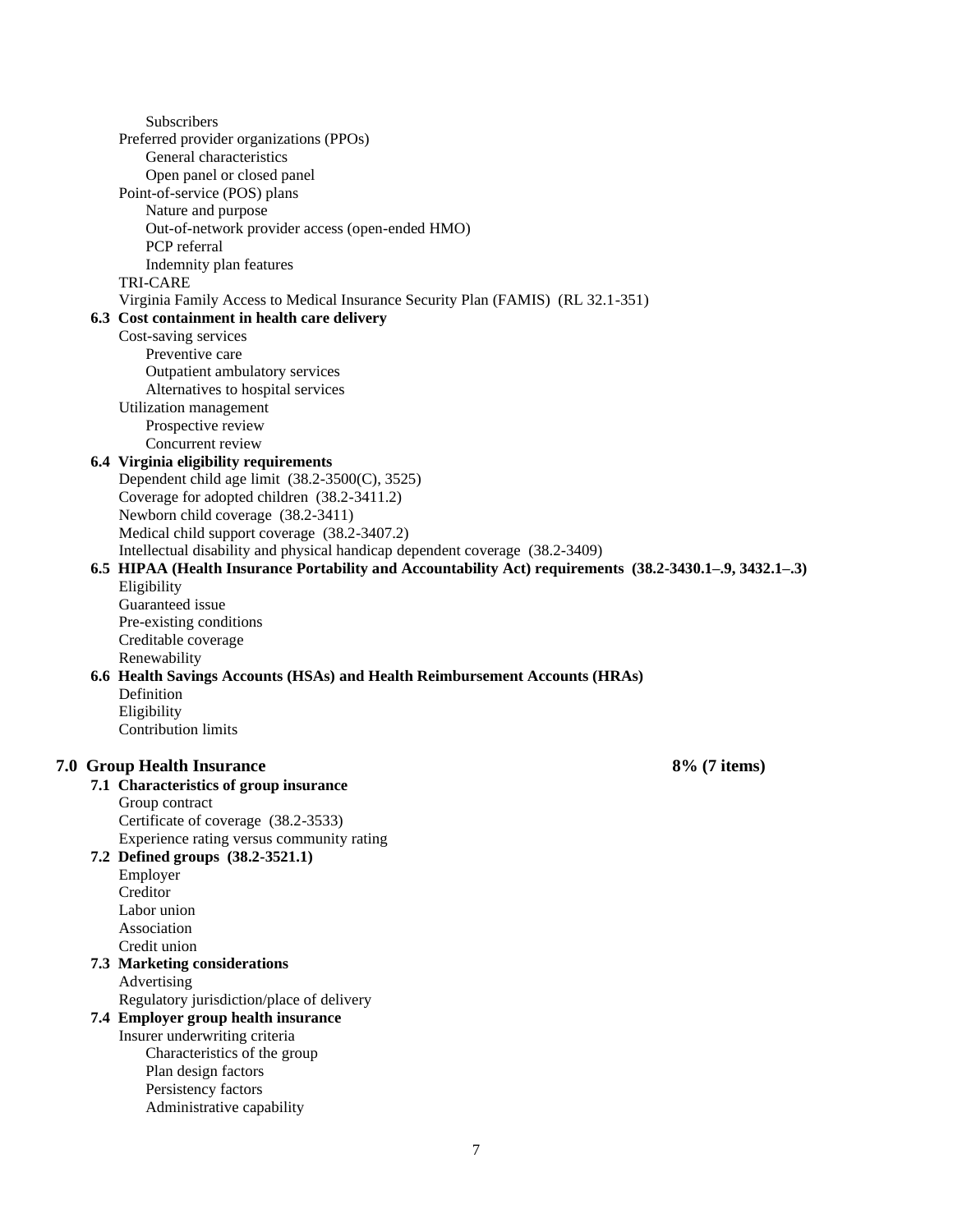Eligibility for insurance Annual open enrollment Employee eligibility Dependent eligibility Coordination of benefits provision Change of insurance companies or loss of coverage Coinsurance and deductible carryover No-loss no-gain Events that terminate coverage Reinstatement of coverage for military personnel (38.2-508.1(B)) Notification of Medicare eligibility Extension of benefits Continuation of coverage under COBRA and Virginia specific rules (38.2-3541) **7.5 Small employer medical plans (38.2-3431–3437)** Definition of small employer (38.2-3431) Availability of coverage (38.2-3431(C), 3432.2) Disclosure of coverage provisions (38.2-3434) Enrollment eligibility (38.2-3436) Renewability (38.2-3432.1) **8.0 Dental Insurance 2% (2 items) 8.1 Types of dental treatment**  Diagnostic and preventive Restorative Oral surgery Endodontics Periodontics Prosthodontics **Orthodontics 8.2 Indemnity plans**  Choice of providers Scheduled versus nonscheduled plans Benefit categories Diagnostic/preventive services Basic services Major services Deductibles and coinsurance Combination plans Exclusions Limitations Predetermination of benefits **8.3 Employer group dental expense**  Integrated deductibles versus stand-alone plans Minimizing adverse selection **9.0 Insurance for Senior Citizens and Special Needs Individuals 14% (13 items) 9.1 Medicare**  Nature, financing and administration Part A — Hospital Insurance Individual eligibility requirements Enrollment Coverages and cost-sharing amounts Part B — Medical Insurance Individual eligibility requirements Enrollment Coverages and cost-sharing amounts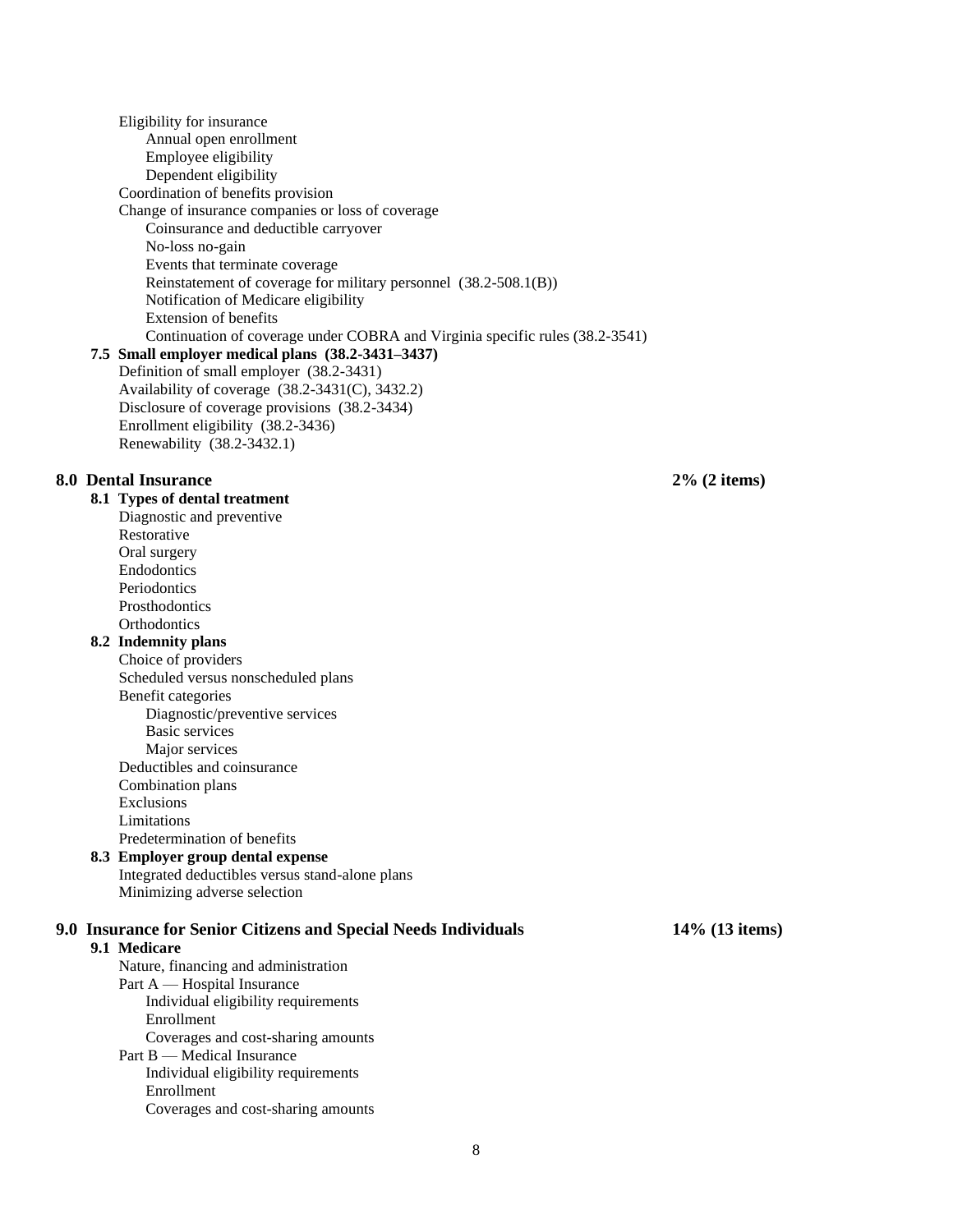Exclusions Claims terminology and other key terms Part C — Medicare Advantage Part D — Prescription Drug Insurance **9.2 Medicare supplement insurance (14 VAC 5-170-10–220)** Purpose (14 VAC 5-170-10) Open enrollment (14 VAC 5-170-100) Rating of Medicare supplement plans (14 VAC 5-170-30) Attained age Issue age Community rated Standardized Medicare supplement plans (14 VAC 5-170-75, 85, 87) Core benefits Additional benefits High deductible plans Virginia regulations and required provisions Standards for marketing (14 VAC 5-170-180) Advertising (38.2-3609; 14 VAC 5-170-170) Appropriateness of recommended purchase and excessive insurance (14 VAC 5-170-190) Buyer's guide (14 VAC 5-170-150(A)(6)) Outline of coverage (38.2-3606; 14 VAC 5-170-150(D)) Right to return (free look) (38.2-3604; 14 VAC 5-170-150(A)(5)) Replacement (14 VAC 5-170-160, 210) Prohibited policy provisions (14 VAC 5-170-210) Minimum benefit standards (14 VAC 5-170-75) Required disclosure provisions (14 VAC 5-170-150) Pre-existing conditions (38.2-3605) Permitted compensation (14 VAC 5-170-140) Guaranteed issue for eligible persons (14 VAC 5-170-105) Continuation and conversion requirements  $(14 \text{ VAC } 5-170; 14 \text{ VAC } 5-170-75 \text{ 7 (a)(b)(c)(d))}$ Medicare SELECT (14 VAC 5-170-90) Medicare supplement policies for person eligible by reason of disability (38.2-3610) (14 VAC 5-170-87 (A) (2)) **9.3 Other options for individuals with Medicare**  Employer group health plans Disabled employees Employees with kidney failure Individuals age 65 and older Medicaid Eligibility Benefits **9.4 Long-term care (LTC) policies (38.2-5200–5210; 14 VAC 5-200-10–210)** LTC, Medicare and Medicaid compared Eligibility for benefits (14 VAC 5-200-187) Levels of care Skilled care Intermediate care Custodial care Home health care (14 VAC 5-200-50, 90) Adult day care (14 VAC 5-200-50) Respite care Benefit periods Benefit amounts Optional benefits Guarantee of insurability Return of premium Qualified LTC plans (14 VAC 5-200-40)